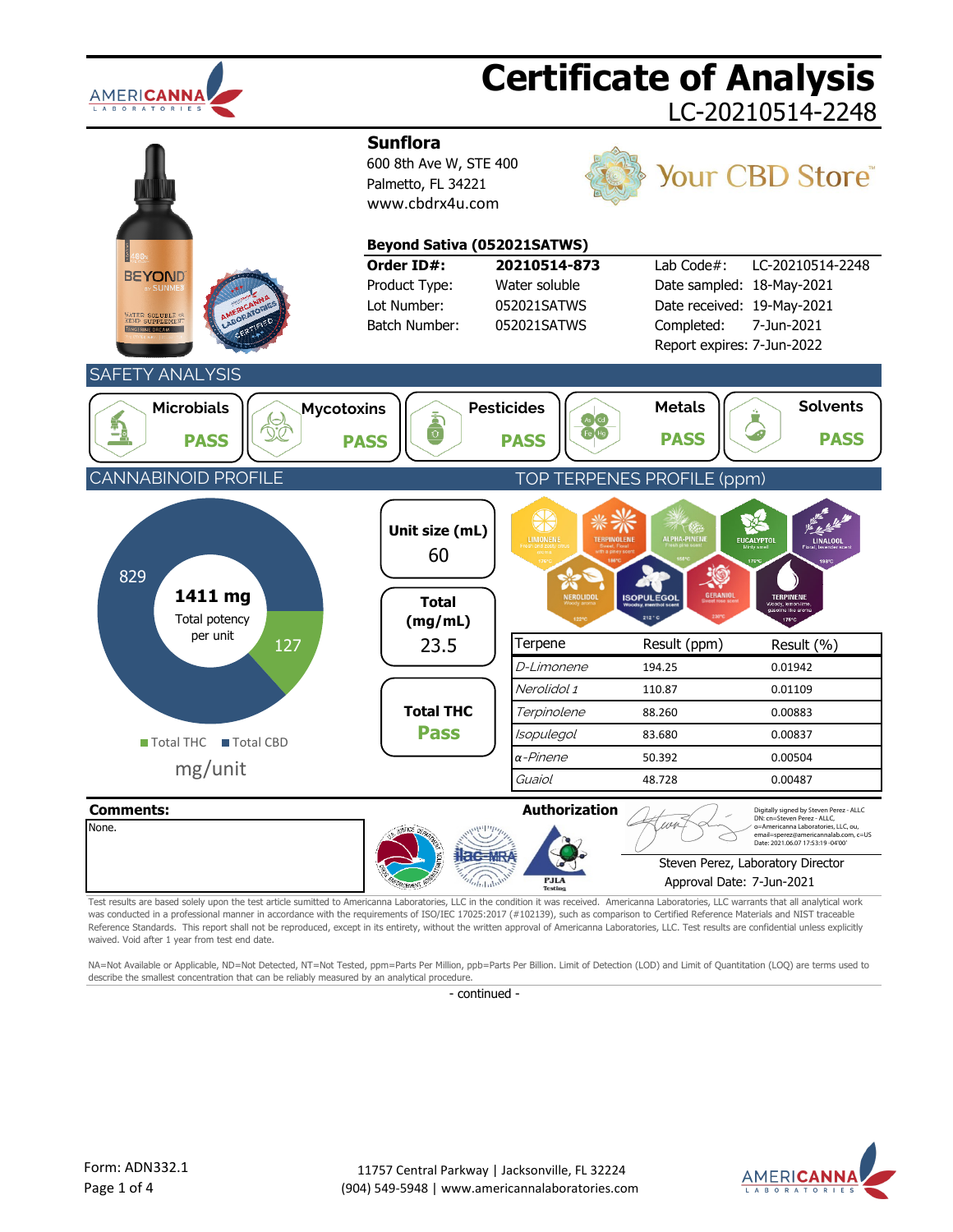![](_page_1_Picture_0.jpeg)

# **Certificate of Analysis** LC-20210514-2248

## **CANNABINOIDS**

| Analyte                | $\frac{0}{0}$ | mg/g                       | $mg/mL*$ | mg/unit                                                                         |                              |              |  |
|------------------------|---------------|----------------------------|----------|---------------------------------------------------------------------------------|------------------------------|--------------|--|
| <b>THCA-A</b>          | ND.           | ND.                        | ND.      | <b>ND</b>                                                                       | <b>Total THC<sup>a</sup></b> | $2.12$ mg/mL |  |
| Δ9-THC                 | 0.193         | 1.930                      | 2.123    | 127.4                                                                           |                              |              |  |
| <b>CBDA</b>            | ND.           | ND.                        | ND.      | ND.                                                                             | 0.193%                       |              |  |
| <b>CBD</b>             | 1.26          | 12.56                      | 13.81    | 828.8                                                                           |                              |              |  |
| <b>CBN</b>             | 0.0195        | 0.1951                     | 0.2146   | 12.9                                                                            | Total CBD <sup>b</sup>       |              |  |
| <b>CBDV</b>            | 0.0278        | 0.2780                     | 0.3058   | 18.3                                                                            |                              |              |  |
| $\Delta$ 8-THC         | ND.           | ND.                        | ND.      | ND.                                                                             | 829 mg/unit                  |              |  |
| <b>THCV</b>            | ND.           | ND.                        | ND.      | ND.                                                                             |                              |              |  |
| <b>CBG</b>             | 0.529         | 5.293                      | 5.823    | 349.4                                                                           | <b>TOTAL<sup>c</sup></b>     |              |  |
| <b>CBGA</b>            | ND.           | ND.                        | ND.      | ND.                                                                             |                              |              |  |
| <b>CBC</b>             | 0.113         | 1.131                      | 1.244    | 74.6                                                                            | 1411 mg/unit                 |              |  |
| <b>Analysis Batch:</b> |               | WO-21051901A               |          | <sup>a</sup> Total THC is calculated as THC + (THCA $\times$ 0.877).            |                              |              |  |
| <b>Analysis Date:</b>  |               | Thursday, May 20, 2021     |          | $b$ Total CBD is calculated as CBD + (CBDA $\times$ 0.877).                     |                              |              |  |
| <b>Test Method:</b>    |               | SOP 6.6 (HPLC)             |          | <sup>c</sup> The absolute sum of all cannabinoids above the level of detection. |                              |              |  |
| Instrument:            |               | Agilent HPLC Instrument 33 |          | $LOD = 0.007\%$                                                                 |                              |              |  |

| TOTAL <sup>c</sup><br>23.5 mg/mL<br>1411 mg/unit |  |  |  |  |  |  |
|--------------------------------------------------|--|--|--|--|--|--|
|                                                  |  |  |  |  |  |  |
| 829 mg/unit                                      |  |  |  |  |  |  |
| 13.8 mg/mL                                       |  |  |  |  |  |  |
| <b>PASS</b>                                      |  |  |  |  |  |  |
| $2.12$ mg/mL                                     |  |  |  |  |  |  |
|                                                  |  |  |  |  |  |  |

## **TERPENES**

| <b>Analyte</b>         | Result $(\mu g/g)$ | Result (%) | Analyte                | Result (µg/g) |
|------------------------|--------------------|------------|------------------------|---------------|
| a-Bisabolol            | 9.398              | 0.00094    | D-Limonene             | 194.2         |
| a-Humulene             | 4.868              | 0.00049    | Eucalyptol             | 38.12         |
| la-Pinene              | 50.39              | 0.00504    | y-Terpinene            | 18.73         |
| a-Terpinene            | 34.84              | 0.00348    | Geraniol               | 18.04         |
| $\beta$ -Caryophyllene | 13.72              | 0.00137    | Guaiol                 | 48.73         |
| β-Myrcene              | 17.58              | 0.00176    | Isopulegol             | 83.68         |
| $\beta$ -Ocimene 1     | ND.                | ND.        | Linalool               | 28.61         |
| $\beta$ -Ocimene 2     | ND                 | ND.        | Nerolidol 1            | 110.9         |
| β-Pinene               | 4.014              | 0.00040    | Nerolidol 2            | <b>ND</b>     |
| Camphene               | 4.886              | 0.00049    | p-Cymene               | <b>ND</b>     |
| Caryophyllene-oxide    | ND.                | ND.        | Terpinolene            | 88.26         |
| δ-3-Carene             | 20.36              | 0.00204    | <b>Total Terpenes:</b> | 789.3         |
| $LOD = 0.0002\%$       |                    |            | Total (µg/unit):       | 47360.5       |

| sult (µg/g) | Result (%) | <b>Analyte</b>         | Result $(\mu g/g)$ | Result (%) |
|-------------|------------|------------------------|--------------------|------------|
| 9.398       | 0.00094    | D-Limonene             | 194.2              | 0.01942    |
| 4.868       | 0.00049    | Eucalyptol             | 38.12              | 0.00381    |
| 50.39       | 0.00504    | y-Terpinene            | 18.73              | 0.00187    |
| 34.84       | 0.00348    | Geraniol               | 18.04              | 0.00180    |
| 13.72       | 0.00137    | Guaiol                 | 48.73              | 0.00487    |
| 17.58       | 0.00176    | Isopulegol             | 83.68              | 0.00837    |
| ND.         | ND.        | Linalool               | 28.61              | 0.00286    |
| <b>ND</b>   | ND.        | Nerolidol 1            | 110.9              | 0.01109    |
| 4.014       | 0.00040    | Nerolidol 2            | <b>ND</b>          | <b>ND</b>  |
| 4.886       | 0.00049    | p-Cymene               | <b>ND</b>          | <b>ND</b>  |
| ND.         | ND.        | Terpinolene            | 88.26              | 0.00883    |
| 20.36       | 0.00204    | <b>Total Terpenes:</b> | 789.3              | 0.0789     |
|             |            | Total $(\mu g/$ unit): | 47360.5            |            |
|             |            |                        |                    |            |

w

**Analysis Batch:** WO-21052516 **Test Method:** SOP 6.9 Analysis Date: Thursday, June 03, 2021 **Instrument:** 

Agilent GC-FID/MS, Instrument 36

#### **Comments: Authorization**

\* Density correction = 1.1 g/mlL

![](_page_1_Picture_15.jpeg)

Digitally signed by Steven Perez - ALLC DN: cn=Steven Perez - ALLC, o=Americanna Laboratories, LLC, ou, email=sperez@americannalab.com, c=US Date: 2021.06.07 17:53:35 -04'00'

#### Steven Perez, Laboratory Director Approval Date: 7-Jun-2021

Test results are based solely upon the test article sumitted to Americanna Laboratories, LLC in the condition it was received. Americanna Laboratories, LLC warrants that all analytical work was conducted in a professional manner in accordance with the requirements of ISO/IEC 17025:2017 (#102139), such as comparison to Certified Reference Materials and NIST traceable Reference Standards. This report shall not be reproduced, except in its entirety, without the written approval of Americanna Laboratories, LLC. Test results are confidential unless explicitly waived. Void after 1 year from test end date.

NA=Not Available or Applicable, ND=Not Detected, NT=Not Tested, ppm=Parts Per Million, ppb=Parts Per Billion. Limit of Detection (LOD) and Limit of Quantitation (LOQ) are terms used to describe the smallest concentration that can be reliably measured by an analytical procedure.

- continued -

![](_page_1_Picture_21.jpeg)

 11757 Central Parkway | Jacksonville, FL 32224 (904) 549-5948 | www.americannalaboratories.com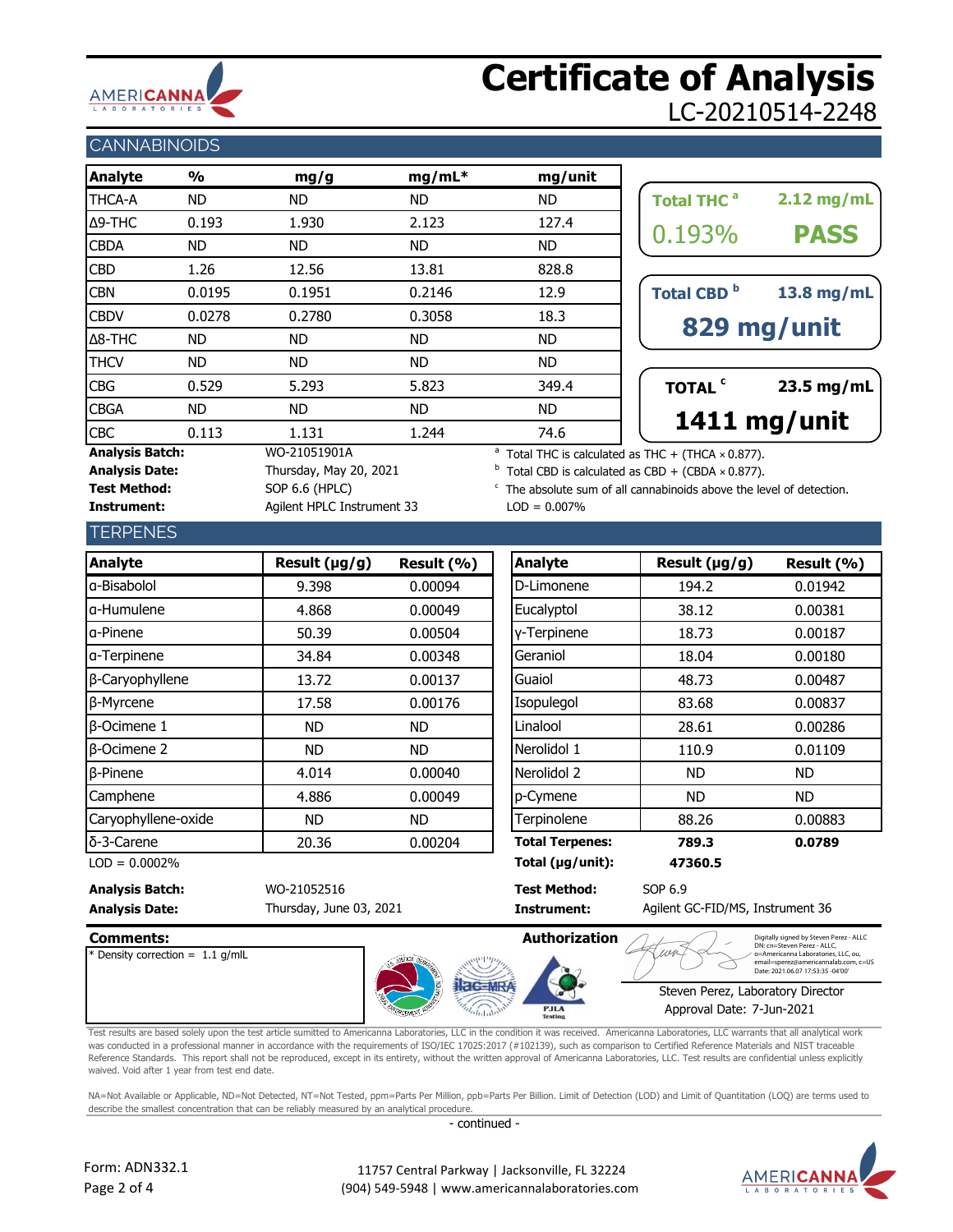![](_page_2_Picture_0.jpeg)

## **Certificate of Analysis** LC-20210514-2248

### **PESTICIDES**

| <b>Action Level</b> | Result $(\mu g/g)$                      | Analyte                                                    | <b>Action Level</b>             | Result $(\mu g/g)$                      |
|---------------------|-----------------------------------------|------------------------------------------------------------|---------------------------------|-----------------------------------------|
| 0.30                | ND.<br>- Pass                           | Fludioxonil                                                | 3.00                            | <b>ND</b><br>- Pass                     |
| 3.00                | Pass<br><b>ND</b><br>$\blacksquare$     | Hexythiazox                                                | 2.00                            | <b>ND</b><br>- Pass                     |
| 2.00                | Pass<br>ND -                            | Imazalil                                                   | 0.10                            | ND - Pass                               |
| 3.00                | <b>ND</b><br>Pass<br>$\sim$             | Imidacloprid                                               | 3.00                            | <b>ND</b><br>- Pass                     |
| 0.10                | Pass<br><b>ND</b><br>$\blacksquare$     | Kresoxim methyl                                            | 1.00                            | <b>ND</b><br>Pass<br>$\sim$             |
| 3.00                | Pass<br>ND.<br>$\sim$                   | Malathion                                                  | 2.00                            | ND.<br>Pass<br>$\overline{\phantom{a}}$ |
| 3.00                | ND.<br>Pass<br>$\blacksquare$           | Metalaxyl                                                  | 3.00                            | - Pass<br>ND.                           |
| 0.50                | Pass<br>ND -                            | Methiocarb                                                 | 0.10                            | <b>ND</b><br>- Pass                     |
| 3.00                | Pass<br>ND -                            | Methomyl                                                   | 0.10                            | ND.<br>- Pass                           |
| 3.00                | Pass<br><b>ND</b><br>$\blacksquare$     | Methyl parathion*                                          | 0.10                            | Pass<br>ND.<br>$\sim$                   |
| 0.50                | Pass<br>$ND -$                          | Mevinphos (I/II)                                           | 0.10                            | ND - Pass                               |
| 0.10                | Pass<br>ND.<br>$\overline{\phantom{a}}$ | Myclobutanil                                               | 3.00                            | ND.<br>Pass<br>$\overline{\phantom{a}}$ |
| 3.00                | $N\overline{D}$<br>Pass<br>$\sim$       | Naled                                                      | 0.50                            | Pass<br>ND.<br>$\sim$                   |
| 0.10                | ND -<br>Pass                            | Oxamyl                                                     | 0.50                            | ND - Pass                               |
| 0.05                | Pass<br>ND.<br>$\blacksquare$           | Paclobutrazol                                              | 0.10                            | Pass<br>ND.<br>$\overline{\phantom{a}}$ |
| 3.00                | ND.<br>Pass<br>$\sim$                   | Pentachloronitrobenzer                                     | 0.20                            | ND.<br>Pass<br>$\overline{\phantom{a}}$ |
| 0.10                | ND -<br>Pass                            | Permethrin*                                                | 1.00                            | <b>ND</b><br>- Pass                     |
| 0.50                | Pass<br>ND.<br>$\blacksquare$           | Phosmet                                                    | 0.20                            | - Pass<br>ND.                           |
| 0.10                | <b>ND</b><br>Pass<br>$\blacksquare$     | Piperonyl butoxide                                         | 3.00                            | ND.<br>Pass<br>$\blacksquare$           |
| 1.00                | Pass<br>ND -                            | Prallethrin                                                | 0.40                            | - Pass<br>ND.                           |
| 1.00                | Pass<br><b>ND</b><br>$\sim$             | Propiconazole                                              | 1.00                            | - Pass<br><b>ND</b>                     |
| 0.10                | ND - Pass                               | Propoxur                                                   | 0.10                            | - Pass<br>ND.                           |
| 0.20                | <b>ND</b><br>Pass<br>$\blacksquare$     | Pyrethrins                                                 | 1.00                            | <b>ND</b><br>Pass<br>$\blacksquare$     |
| 0.10                | Pass<br><b>ND</b><br>$\blacksquare$     | Pyridaben                                                  | 3.00                            | Pass<br>ND.<br>$\overline{\phantom{a}}$ |
| 0.10                | Pass<br>ND -                            | Spinetoram (J/L)                                           | 3.00                            | ND.<br>- Pass                           |
| 3.00                | Pass<br>ND.<br>$\blacksquare$           | Spinosad $A + D$                                           | 3.00                            | - Pass<br>ND.                           |
| 0.10                | Pass<br>ND.<br>$\sim$                   | Spiromesifen                                               | 3.00                            | Pass<br>ND.<br>$\sim$                   |
| 0.10                | <b>ND</b><br>Pass<br>$\sim$             | Spirotetramat                                              | 3.00                            | - Pass<br>ND.                           |
| 1.50                | <b>ND</b><br>Pass<br>$\blacksquare$     | Spiroxamine (I/II)                                         | 0.10                            | Pass<br>ND.<br>$\overline{\phantom{a}}$ |
| 3.00                | <b>ND</b><br>Pass<br>$\blacksquare$     | Tebuconazole                                               | 1.00                            | Pass<br>ND.<br>$\sim$                   |
| 0.10                | Pass<br>ND -                            | Thiacloprid                                                | 0.10                            | ND - Pass                               |
| 2.00                | Pass<br>ND.<br>$\blacksquare$           | Thiamethoxam                                               | 1.00                            | - Pass<br>ND.                           |
| 0.10                | <b>ND</b><br>Pass<br>$\blacksquare$     | Trifloxystrobin                                            | 3.00                            | <b>ND</b><br>Pass<br>$\blacksquare$     |
| 2.00                | ND - Pass                               | * Denotes analysis by GC-MS/MS                             |                                 |                                         |
| WO-21052514         |                                         | <b>Test Method:</b>                                        | SOP 6.7                         |                                         |
|                     |                                         | <b>Instrument (LC):</b>                                    | Agilent LC-MS/MS, Instrument 32 |                                         |
|                     |                                         | <b>Instrument (GC):</b><br>Agilent GC-MS/MS, Instrument 34 |                                 |                                         |
|                     |                                         | Wednesday, May 26, 2021<br>Wednesday, May 26, 2021         | <b>Authorization</b>            | $\overline{\mathcal{L}}$                |

None.

|  | Authorization                 |                                   | DN: cn=Steven Perez - ALLC.<br>o=Americanna Laboratories, LLC, ou,<br>email=sperez@americannalab.com,<br>$c = US$ |
|--|-------------------------------|-----------------------------------|-------------------------------------------------------------------------------------------------------------------|
|  |                               | Steven Perez, Laboratory Director | Date: 2021.06.07 17:53:51 -04'00'                                                                                 |
|  | <b>PJLA</b><br><b>Testing</b> | Approval Date: 7-Jun-2021         |                                                                                                                   |

Test results are based solely upon the test article sumitted to Americanna Laboratories, LLC in the condition it was received. Americanna Laboratories, LLC warrants that all analytical work was conducted in a professional manner in accordance with the requirements of ISO/IEC 17025:2017 (#102139), such as comparison to Certified Reference Materials and NIST traceable Reference Standards. This report shall not be reproduced, except in its entirety, without the written approval of Americanna Laboratories, LLC. Test results are confidential unless explicitly waived. Void after 1 year from test end date.

NA=Not Available or Applicable, ND=Not Detected, NT=Not Tested, ppm=Parts Per Million, ppb=Parts Per Billion. Limit of Detection (LOD) and Limit of Quantitation (LOQ) are terms used to describe the smallest concentration that can be reliably measured by an analytical procedure.

- continued -

![](_page_2_Picture_11.jpeg)